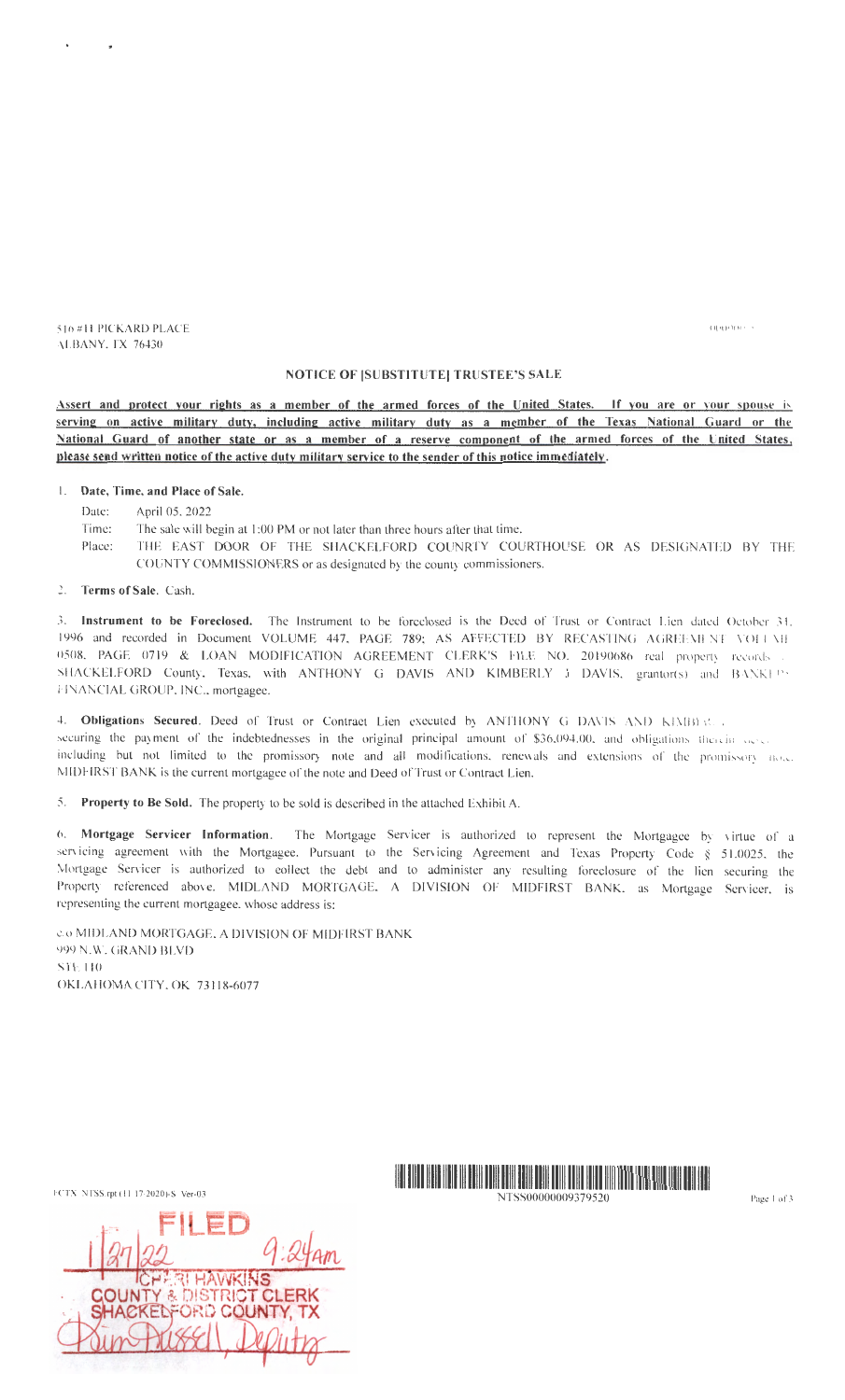516 #11 PICKARD PLACE ALBANY, IX 76430

#### 00000009379520

# THIS INSTRUMENT APPOINTS THE SUBSTITUTE TRUSTEE(S) IDENTIFIED TO SELL THE PROPERTY DESCRIBED IN THE SECURITY INSTRUMENT IDENTIFIED IN THIS NOTICE OF SALE THE PERSON<br>SIGNING THIS NOTICE IS THE ATTORNEY OR AUTHORIZED AGENT OF THE MORTGAGEE OR **MORTGAGE SERVICER.**

The undersigned as attorney for the mortgagee or mortgage servicer does herby remove the original trustee and all successor substitute trustees and appoints in their steed TERRY BROWDER, LAURA BROWDER, MARSHA MONROL, JAMET OSBORNE, KEVIN KEY, JAY JACOBS, JONATHAN SCHENDEL, RAMIRO CUEVAS, PAIRICK ZWIERS OF AUCTION.COM whose address is e/o BARRETT DAFFIN FRAPPIER TURNER & ENGEL, LLP, 4004 Beit Line K-Suite 100, Addison, Texas 75001-4320 as Substitute Trustee, who shall hereafter exercise all powers and daties served the said original trustee under the said Deed of Trust; and, further does hereby request, authorize, ... Substitute Trustee to conduct and direct the execution of remedies set aside to the beneficiary therein.

 $Ie$   $56$ 

**Israel Saucedo** 

Tay Browler

## **Certificate of Posting**

... and my address is e/o 4004 Belt Line Road. Suite 100, My name is  $\frac{1}{\sqrt{1-\frac{1}{\sqrt{1-\frac{1}{\sqrt{1-\frac{1}{\sqrt{1-\frac{1}{\sqrt{1-\frac{1}{\sqrt{1-\frac{1}{\sqrt{1-\frac{1}{\sqrt{1-\frac{1}{\sqrt{1-\frac{1}{\sqrt{1-\frac{1}{\sqrt{1-\frac{1}{\sqrt{1-\frac{1}{\sqrt{1-\frac{1}{\sqrt{1-\frac{1}{\sqrt{1-\frac{1}{\sqrt{1-\frac{1}{\sqrt{1-\frac{1}{\sqrt{1-\frac{1}{\sqrt{1-\frac{1}{\sqrt{1-\frac{1}{\sqrt{1-\frac{1}{\sqrt{1-\frac{1}{\sqrt{1-\frac{1}{\sqrt{1-\frac{1$ Addison, Texas 75001-4320. I declare under penalty of perjury that on \_\_\_\_\_\_\_\_\_ of the SHACKELFORD County Clerk and caused to be posted at the SHACKELFORD County courthouse this notice of  $\sin \theta$ 

Declarants Name:

(Jate)

 $+$  C +X -NTSS,rpt (11-17-2020)-S -Ver-03